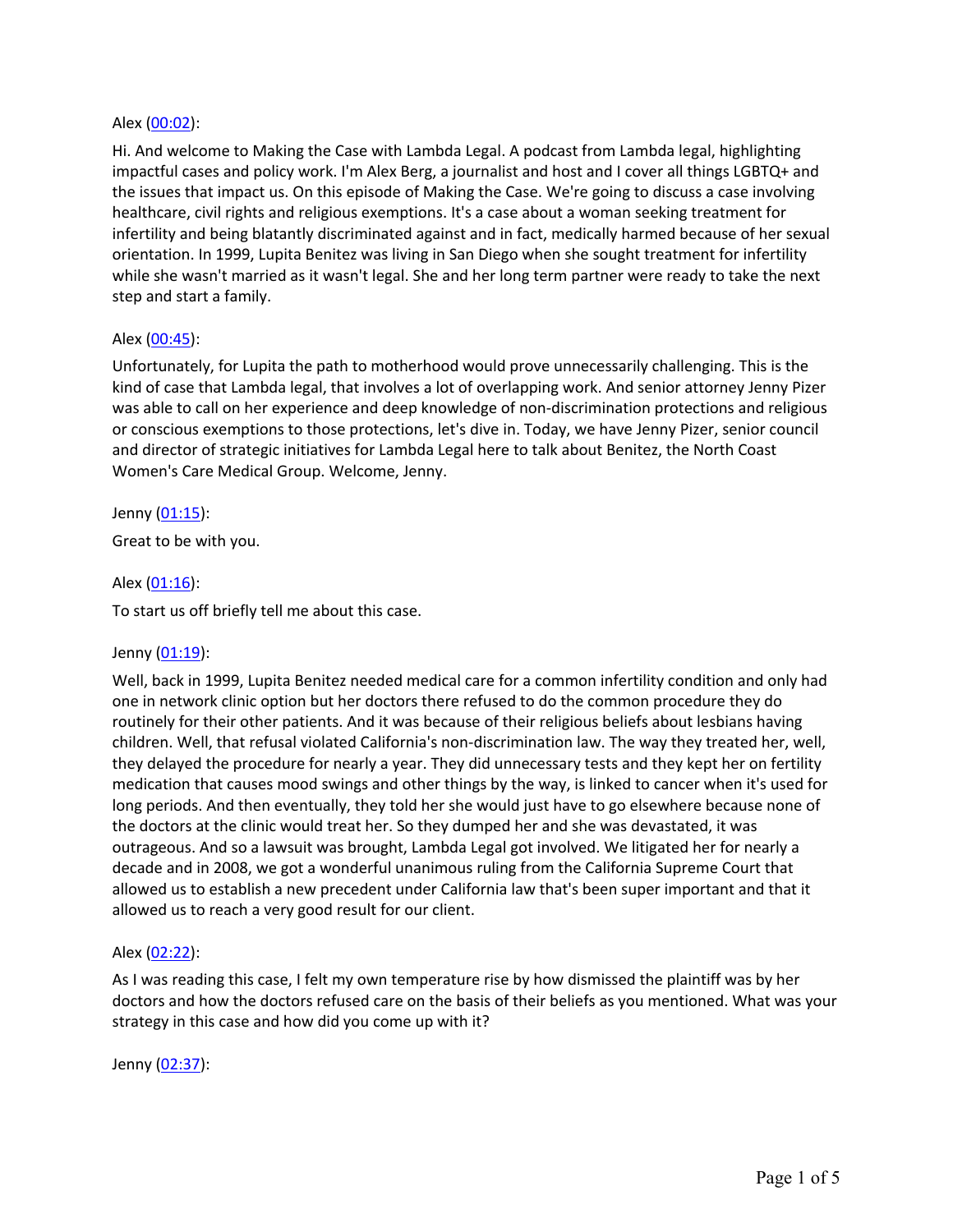Early in the case, the doctors put in writing that they refused to treat Lupita the way they treat their other infertility patients because she's a lesbian, they put that in writing. And in many discrimination cases, defendants will claim in the course of the case that they acted for reasons other than our client's identity or their personal characteristics, they change their story and then there's an argument about why they really did what they did. So having that discriminatory motive explicitly in writing was very helpful. And then when the doctors predictably, tried to change their story later and claim, they refused to treat Lupita because she was unmarried and remember at that time, same sex couples could not marry in California or anywhere in the United States and we would point back to their own written words so that was important. Another important fact is that there was only one clinic available to Lupita on an in-network basis.

# Jenny (03:31):

And that was helpful because under nondiscrimination laws usually, it's no excuse that a person could get their services elsewhere. If you're operating a business and it's open to the public, you can't turn people away based on who they are when there's a law that requires everybody be treated equally. We all should be able to go shopping or look for an apartment or seek medical care without worrying that we're going to be suddenly rejected and humiliated for no fault of our own just because of who we are that's what the civil rights laws are for.

## Jenny (04:03):

But some people say, "Well, why make a fight out of this? You could go somewhere else where they want your business or why make a fight out of this when in some other clinic they want to take care of patients like you?" So the fact that Lupita really was stuck here, that the only clinic available was refusing to treat her the way they treat the other patients was a response to that argument. That's a argument based on what people think the law says or how people should behave instead of the way the law really works. And in this instance, Lupita also endured nearly a year of double talk and unnecessary and invasive tests. So other key elements of the strategy were that religious beliefs have been invoked repeatedly in the past in America as justifications for different types of discrimination.

# Alex (04:54):

You don't see it as an act of discrimination?

# Speaker 4 (04:56):

I see it as an act of following my faith. It's not just a cake, it's an iconic symbol of a wedding. This is a religious ceremony that goes in direct conflict with my faith.

#### Speaker 5 (05:08):

Get your pastor to sign that exemption form and if your pastor doesn't have the courage to sign it, I'll sign it for you.

# Speaker 6 (05:14):

I really think it's unfortunate, they're putting us in a position to have to either decide between prayer or doing what they say. And I think the answer to that is easy, I think we stick with prayer.

Jenny (05:25):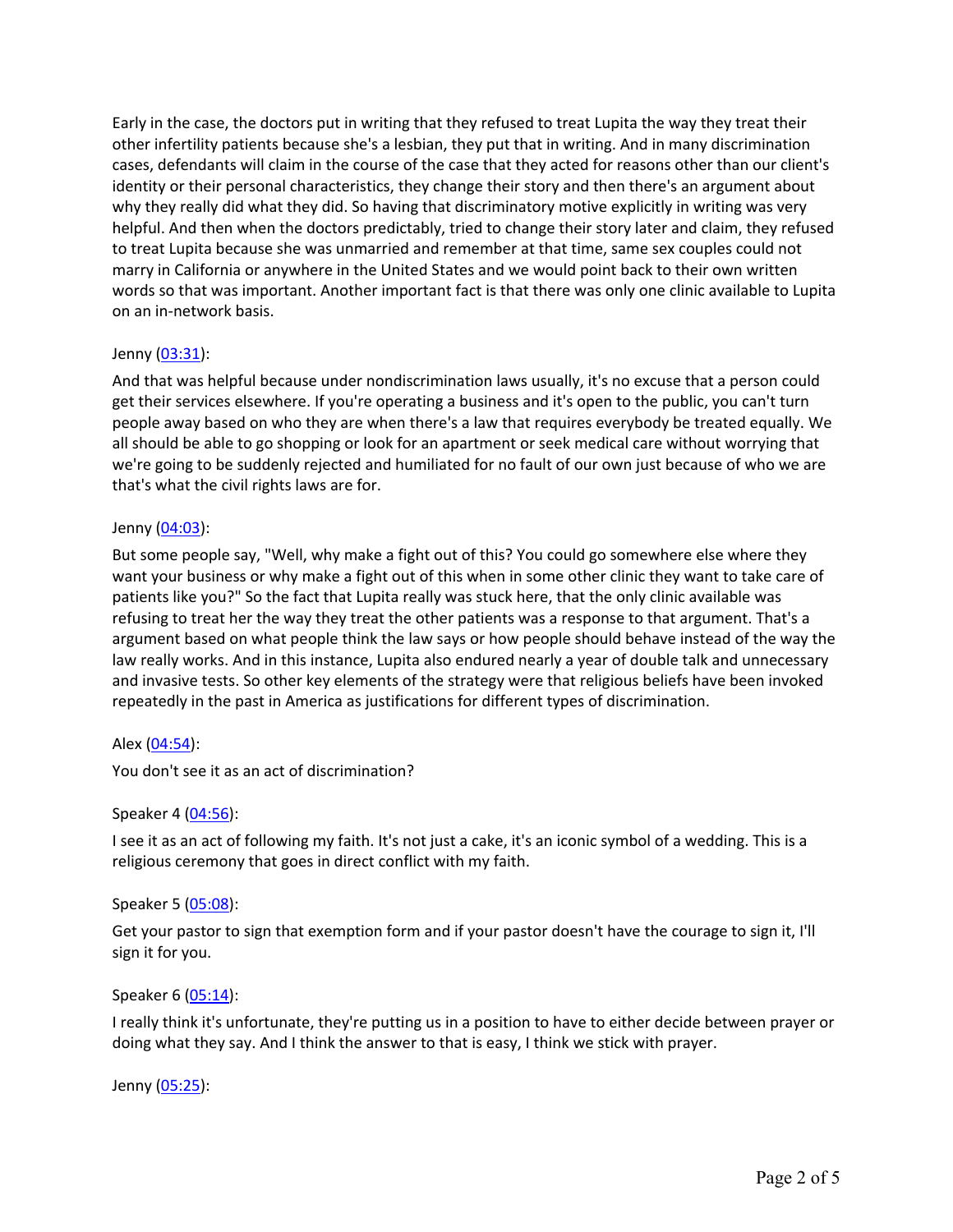Our courts have been fairly consistent for decades really in rejecting those attempted uses of religion to excuse discrimination. Because the courts have recognized that if that kind of exception were recognized, it would effectively gut our civil rights laws that the laws have to protect everyone. It doesn't matter what people's motives for discriminating might be. I mean, whether it's religion or personal hostility or anything it might be, it doesn't matter. The point is that people are to be protected in these contexts so we argued in court that case law shows what the answer should be in this case. The fact that it was sexual orientation, discrimination doesn't mean the principal should apply any differently. And I would mention a couple of other key parts of our strategy. We had to do quite a bit of public education and point out, there are many types of medical care where some religions oppose that care and there's not endless religious rights to deny a person their medical standard of care if you're in that field of medicine.

# Jenny (06:27):

And I think another key area that we had to really emphasize is the difference between a particular medical procedure say some type of end of life care and the person or the patient that saying, "I won't provide this care to anyone," is very different under our civil rights law than saying, "I won't give it to this type of person." So we had to do public education about that and we had to argue that in our legal papers. And I would say maybe the last key part of the strategy here was addressing the medical establishment in California, the California Medical Association fairly early in the case, filed a friend of the court brief against us supporting the doctors, discriminating. Arguing that they should have that kind of religious right to refuse care to lesbian patients. And we needed to push back on that both engaging with the California Medical Association and various important allies who were involved in that group and other medical associations.

# Jenny (07:27):

And we did persuade California Medical Association to change their position in this case, filing a different legal brief and quite a few other medical associations to support this position. All the major medical associations have positions against discrimination. They say conscience rights are protected but never to excuse discrimination against patients. And many of those groups came into the case and said that on their own behalf and I think that was very powerful and important. It shouldn't change the way the law applies, the law applies the way it's written and understood but having medical voices confirm that's the right answer in terms of standard of practice, certainly was helpful reinforcing that the civil rights rule and the medical ethics rule are completely in harmony in this case and in similar cases.

#### Alex (08:17):

I'm struck by so many things that you just mentioned in particular, just how Lupita the plaintiff was in this really vulnerable position in this situation. There is so much time and energy that goes into getting fertility treatments, it is mental and physical and a big life decision. And then you have these doctors, people you're relying on to build your family, put you in this position. The doctors also try to victimize themselves. Do you see that in a lot of your cases?

#### Jenny (08:47):

Unfortunately, we see it not just in our cases but we see it in debates, in legislative arenas. And certainly, in a lot of the public media.

#### Speaker 7 (08:57):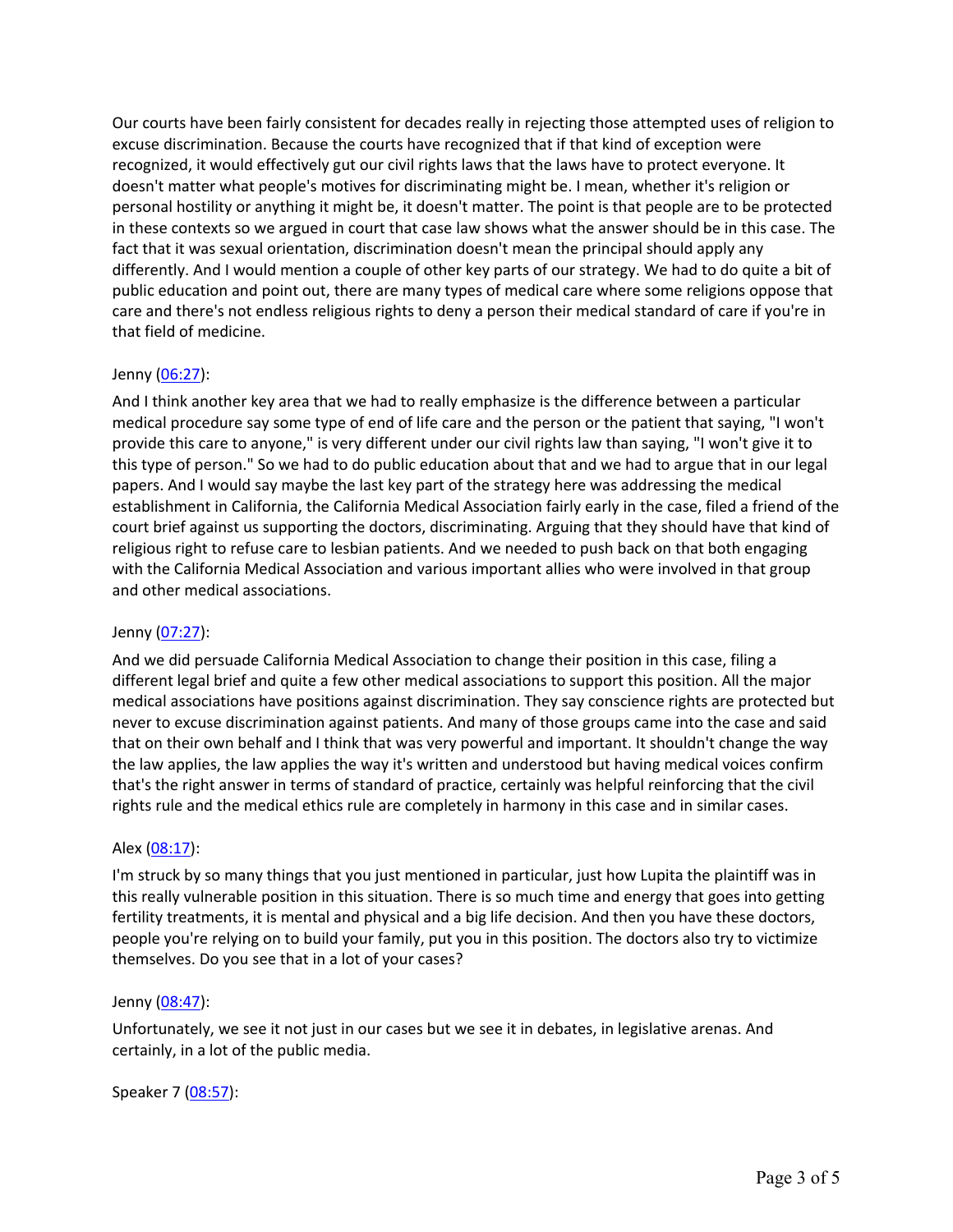I'm a high school football coach. I don't know anything about the law but I knew my rights as an American. I'm not going to hide who I am, I'm not going to hide my faith.

## Jenny (09:06):

I mean, historically religious freedom has been and it continues to be very important. It's a core American value always has been and remains so today. But it's not a weapon against other people. This country was founded because of people being persecuted because of their religious beliefs. I mean, we are very religiously diverse. If we're going to have a civil society that functions, everybody has to be willing to follow the rules that are there to protect other people from harm. And that's particularly poignant in the medical context because the doctors have the expertise, as patients we have to depend on them to put our needs as patients first, not their own personal needs, let alone their religious needs.

## Jenny (09:47):

If they're there practicing medicine with a state issued medical license, I mean, that license is supposed to tell us that we can rely on that person to provide medical care not religiously motivated behavior. And I think that was an important part of this case and the impact that it's had more broadly because most of us can relate to being in that position to feeling very vulnerable in the doctor's office. And if we can't count on the doctor to know what they're doing and then to do the standard of care and to treat us properly based on our medical needs as opposed to their own personal needs, religious or otherwise, then that's a pretty scary situation. I think for many people.

## Alex (10:28):

Yes, it's incredibly relatable. What was the outcome of the case? What impact did this case have on lesbians seeking fertility care and more broadly, how did this affect LGBTQ+ people seeking healthcare?

#### Jenny (10:40):

Well, this case was a first of its kind. It yielded a unanimous California Supreme Court decision and many Supreme courts, their justices have lots of different views. So it was, I think, very important and powerful statement of the principle here that it was a unanimous ruling. It has been important for healthcare access for LGBTQ people. It also, I think, has been important more broadly beyond the medical context because there are not that many cases that address a situation that many people can relate to this way, where people can really feel vulnerable. Healthcare is so important so in the narrow sense, we got that decision. We had a lot of negotiations. We've resolved the case in a way that made our client very happy and then we've been able to talk about the principle and the legal issues and the fact that lesbian couples, LGBT people more broadly often want to be parents for the same reason as anyone else, are wonderful parents.

#### Jenny (11:40):

And the people who disagree with that for religious reasons should focus on raising their own kids and practicing their profession and not block other people from that profound happiness. So I think it's been important in terms of healthcare access also family formation and also a better public understanding about what religious rights are and aren't. That conversation continues and it's been difficult and I have to say there are organizations that are very well funded that are bringing legal cases and action in legislatures and political action to expand religious rights to discriminate. And there are members of this Supreme court who disagree with marriage for same sex couples and do seem to believe that religious rights should be reinterpreted to allow discrimination. So this case has focused attention in a good way,